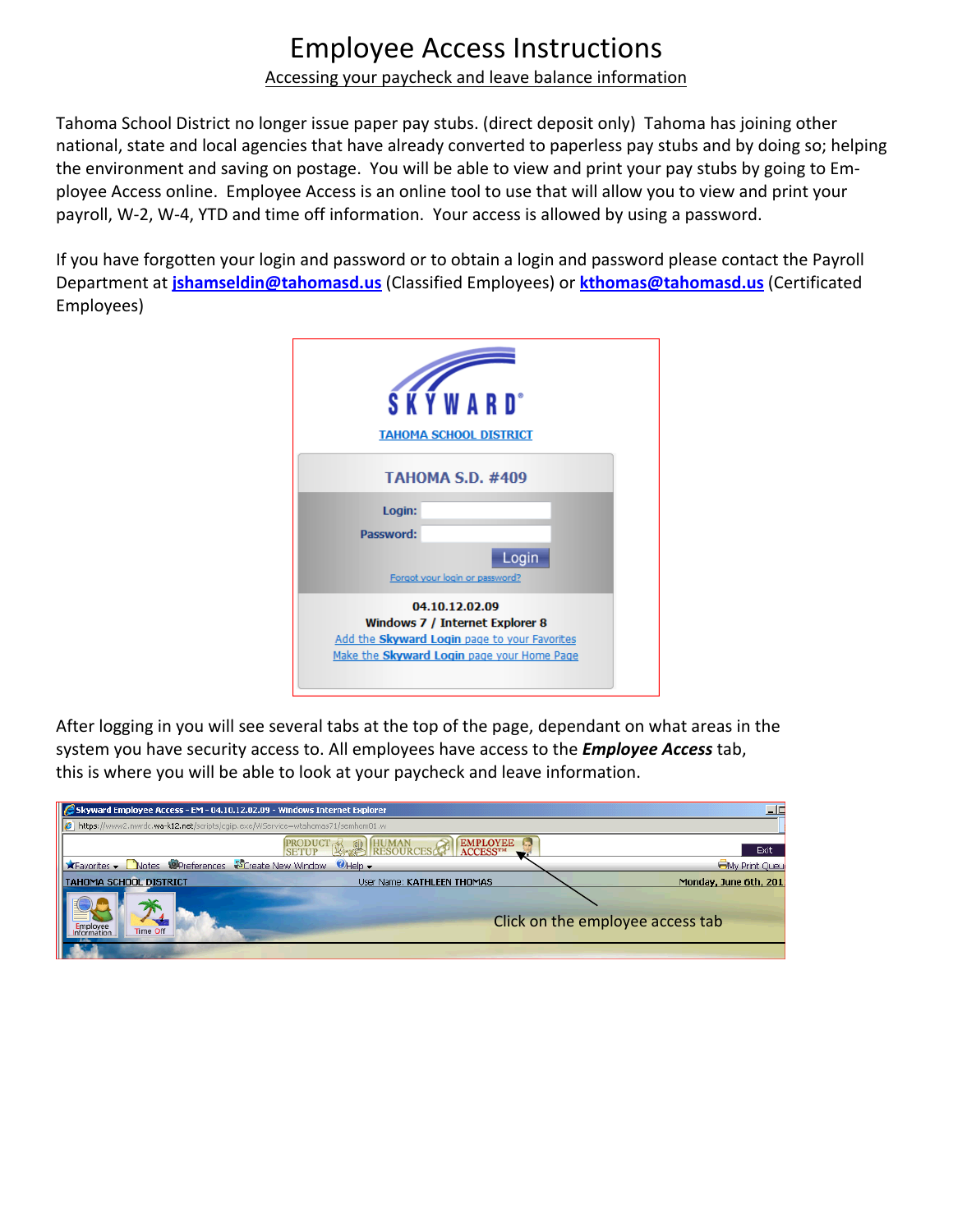## **View Paycheck Information**

Payroll information will be available on the actual pay day for that month. Please review the information each month and notify the Payroll Office if you see an error. The actual transfer of funds into your bank account will always occur on the last working day of the month for the district.<br>SKYWARD



Click on CHECK HISTORY and the following screen will appear on the left of your screen. This screen will list all checks paid since the Skyward conversion of 1/1/11. Warrants (checks) are listed as 4XXXXX and Direct Deposit Statements are listed as 9XXXXXXXX.

### **SKYWARD**

|   | Employee<br>Home<br>Information | Time<br>Off                                      |                |                 |        |
|---|---------------------------------|--------------------------------------------------|----------------|-----------------|--------|
|   |                                 | Check History 會                                  |                |                 |        |
|   |                                 | Views: Check Date Seq - Check Detail Information |                |                 |        |
|   | Check Date $\blacktriangledown$ | Check<br>Number                                  | Gross<br>Wages | Net C<br>Amount | $\top$ |
| ь | 02/29/2012                      | 900011002                                        | 1,079.82       | 819.46 R        |        |
| ь | 01/31/2012                      | 900010133                                        | 1,079.82       | 817.66 R        |        |
| Þ | 12/31/2011                      | 900009267                                        | 1,079.82       | 917.15 R        |        |
| Þ | 11/30/2011                      | 900008406                                        | 1,011.62       | 864.06 R        |        |
| Þ | 10/31/2011                      | 900007561                                        | 1,079.82       | 916.37          | R      |
| ٠ | 09/30/2011                      | 900006768                                        | 1,079.82       | 916.89 R        |        |
| ь | 08/31/2011                      | 900005991                                        | 1,068.32       | 787.91 R        |        |
| Þ | 07/29/2011                      | 900005200                                        | 1,120.36       | 828.41 R        |        |
| ь | 06/30/2011                      | 900004336                                        | 2,212.87       | 1,696.93 R      |        |
| Þ | 05/31/2011                      | 900003477                                        | 1,133.36       | 836,20 R        |        |
| Þ | 04/29/2011                      | 900002625                                        | 1,233.36       | 915.70 R        |        |
| Þ | 03/31/2011                      | 900001780                                        | 1,133.36       | 829.59 R        |        |
| ь | 02/28/2011                      | 900000933                                        | 1,068.36       | 781.31          | R      |
| ь | 01/31/2011                      | 900000104                                        | 1,068.36       | 779.99 R        |        |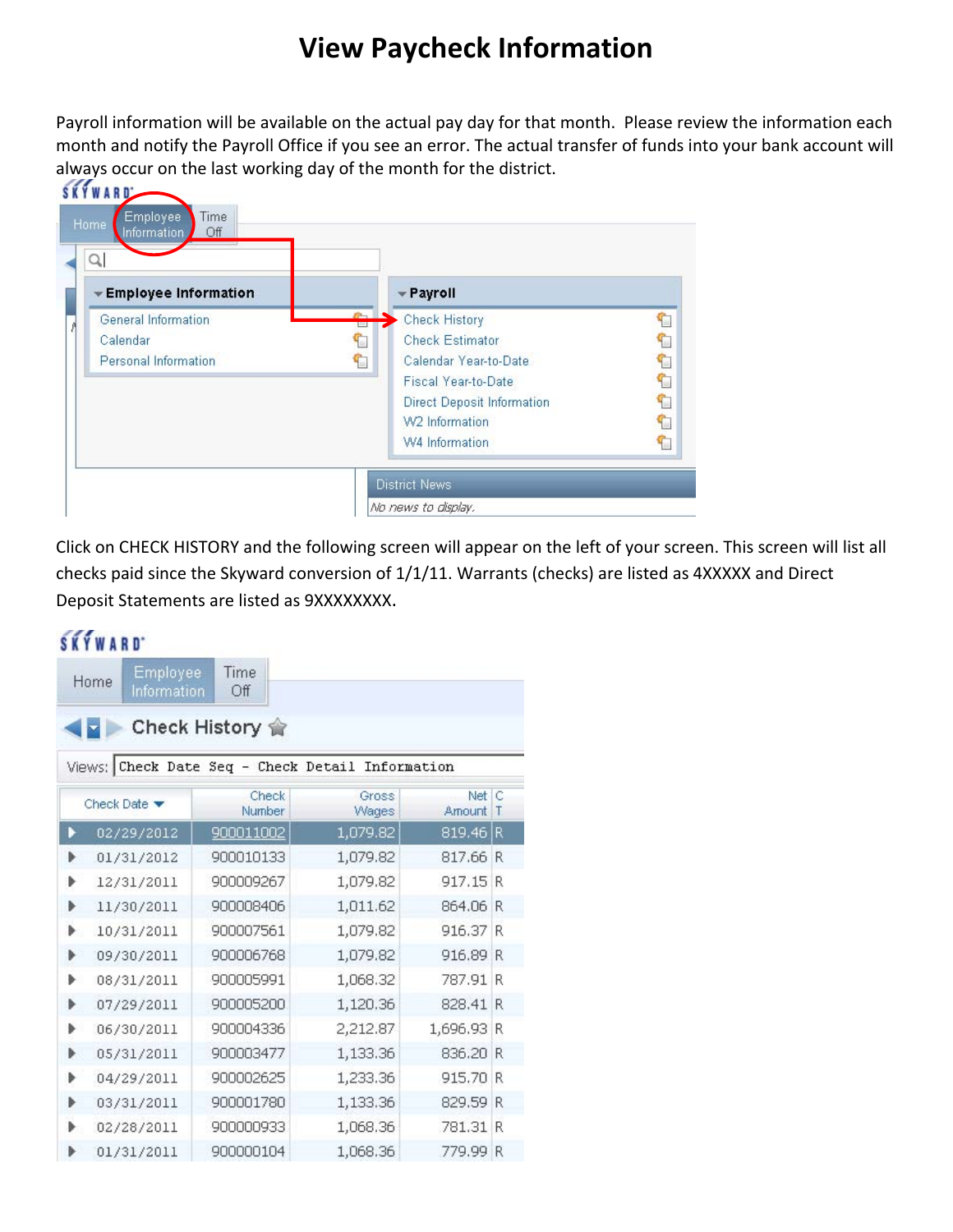To view the detail of the check listed, select the indican and the below screen will appear. Select the idividual

 $\blacktriangleright$  for the area that you would like to review.

 $\sim$  10  $\mu$ 

| <b>SKYWARD</b>                                   |                                                                                                           |                |                   |  |
|--------------------------------------------------|-----------------------------------------------------------------------------------------------------------|----------------|-------------------|--|
| <b>Employee</b><br>Home<br>Information           | <b>Time</b><br>Off                                                                                        |                |                   |  |
|                                                  | Check History 俞                                                                                           |                |                   |  |
| Views: Check Date Seq - Check Detail Information |                                                                                                           |                |                   |  |
| Check Date $\blacktriangledown$                  | Check<br>Number                                                                                           | Gross<br>Wages | Net C<br>Amount T |  |
| <b>Ind</b><br>02/29/2012                         | 900011002                                                                                                 | 1,079.82       | $819,46$ R        |  |
|                                                  | Expand All Collapse All Modify Details (displaying 5 of 5)<br>Check Detail Information Pay, Ded, Ben Info |                |                   |  |
| Taxable Wage Information                         |                                                                                                           |                |                   |  |
| Pays                                             |                                                                                                           |                |                   |  |
| <b>Deductions</b>                                |                                                                                                           |                |                   |  |
| <b>Benefits</b>                                  |                                                                                                           |                |                   |  |

To view the entire Payroll check, click on the actual check number and the paycheck will appear on your

| screen. | 02/29/2012 | 9000110021 | 1.079.82 | 819.461 |
|---------|------------|------------|----------|---------|
|         |            |            |          |         |